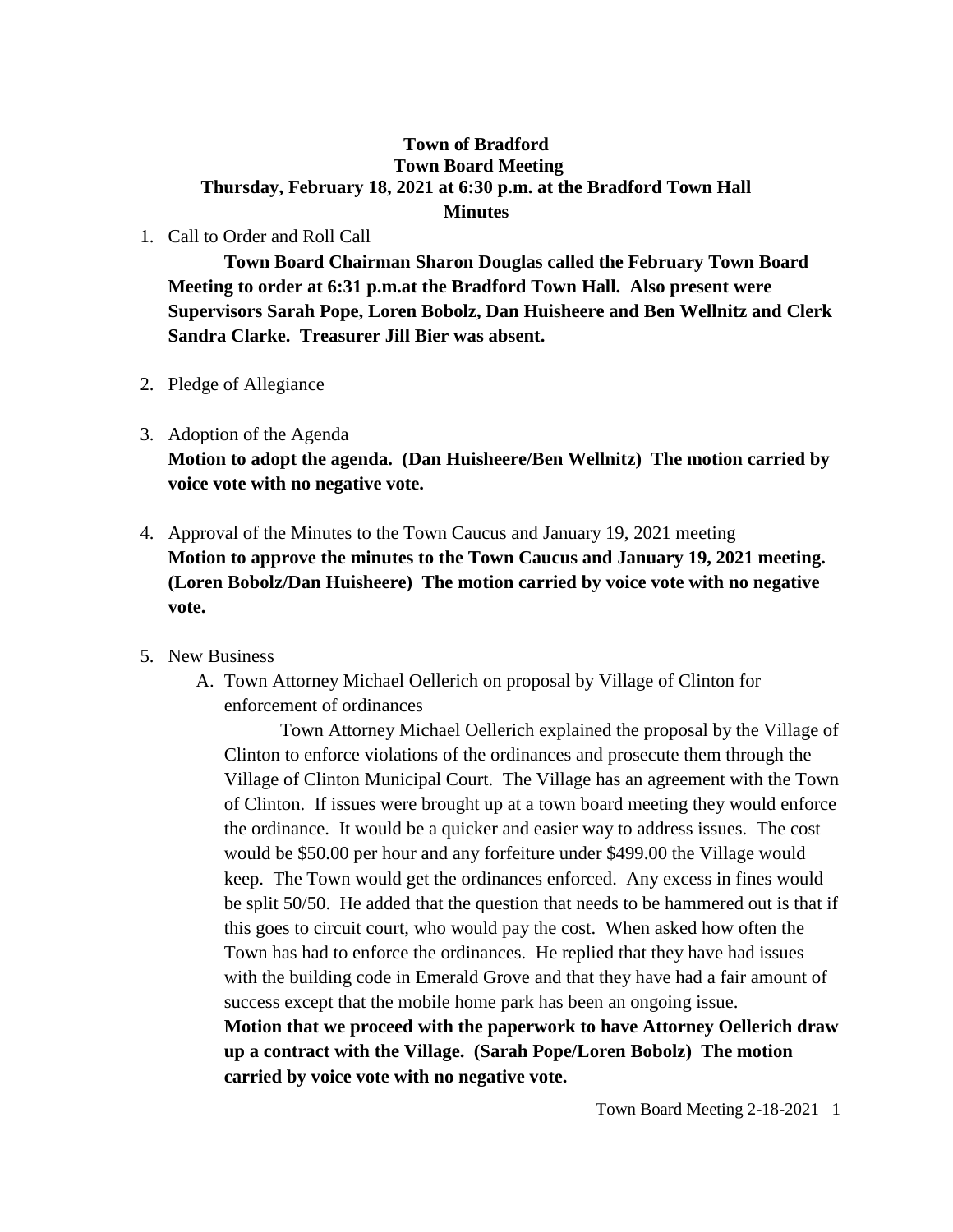Attorney Oellerich reported that the Village has not yet approved the proposal and the next step would be to revise the forfeiture part of the ordinance and hopefully it would be cost neutral to the town.

B. Discussion and possible action on report by David Merriam on plan for Shady Hill Mobile Home Court

**Shady Hill Mobile Home Court owner will be invited to the April 20th town board meeting to have him present a plan for the mobile home park. Attorney Oellerich stated that he would make him aware of the contract with the Village for enforcement.**

C. Rock County Highway Commissioner Duane Jorgenson on Rock County Dept. of Public Works Contract

Chair Sharon Douglas reported that this is the last year of the snowplowing contract with Ideal Midwest LLC. Rock County Highway Commissioner Duwane Jorgenson was present to present the County contract. He stated that if the town went back to the county it would require a three year contract initially. The town would be obligated to do \$138,000 of work with the County. The snowplowing would be \$900 per mile. The town has 53.12 miles of roads. The remainder of the  $$138,000$  (\$1,700 per mile) would be at least  $\frac{1}{2}$  for maintenance such as signs, ditching brush cutting, sealcoating and dead animal removal and only ½ could be for construction. The cost of work would billed at about \$47-\$48 per hour. If the town wanted to go above the \$138,000 they could but the obligation is \$138,000. There would be a \$3,000 subsidy. There is a charge for equipment and a charge of 1.5% for small tools and 4.56% for administrative support. He said they would break the cost out by category and are trying to be as transparent as they can. He added that the billing is better than before. Duwane Jorgenson explained that the hourly rate is from leaving to returning and when the driver puts his time in he has to track all the components such as the plow, wing, spreader and truck. After the required amount runs out then the board has to authorize the work to be done. He said they would start with a list of priorities and they start with stop signs. When asked about storm damage he stared that they have an individual who goes out and pushes the trees off the road and then they come back later to clean up. There would be one plow assigned to the town for snowplowing.

He added that if the board decided in the summer or fall to go with the contract, they could start the contract and it would be prorated. The contract then would be three years plus the prorated term. He stated that he would have to go to the committee for a budget amendment if they wanted to start before that.

Town Board Meeting 2-18-2021 2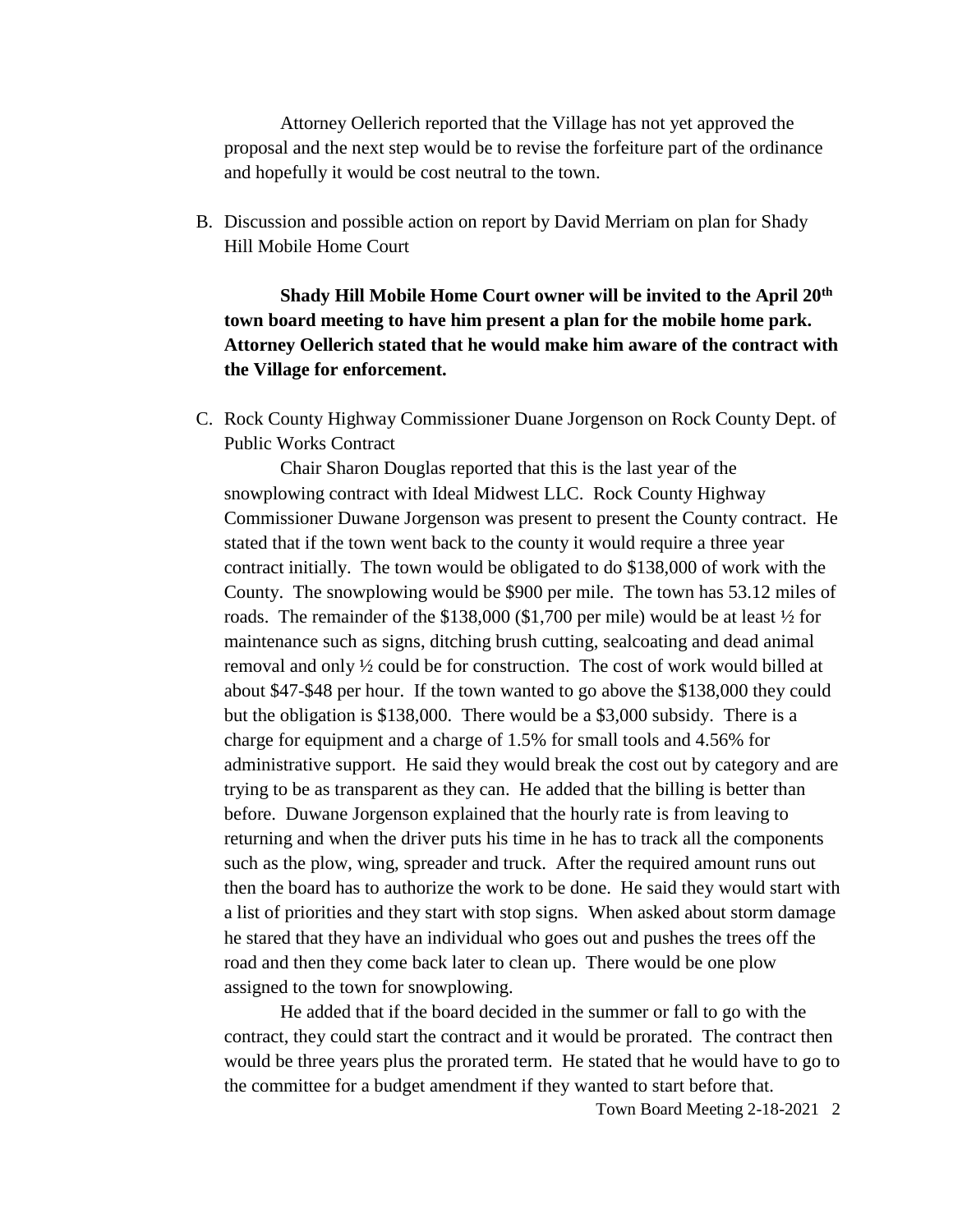Chair Sharon Douglas will check to see if sand and salt is included in the snowplowing portion of the contract.

D. Discussion and action bids and award of contract for the LRIP Project for reconditioning of E. Creek Road

Ryan Rudzinski recommended that the board go with Ayre Excavating bid of \$539,550.19 which was the lowest bid. If it is under the capped amount the state will pay 90% and the town would pay 10% of the project.

Chair Sharon Douglas stated that there are still some trees by O'Riley Road and the removal of those are in this bid price and she suggested that they let Brian Ayre take care of them. Rock Road will do the paving.

**Motion to accept the bid of Ayre Excavating for the reconditioning of E. Creek Road for \$539,550.19. (Sarah Pope/Ben Wellnitz) The motion carried by voice vote with no negative vote.**

The start date will be June  $25<sup>th</sup>$ . The board may have to do short term borrowing because the entire amount of the project must be paid by the town before the state will reimburse for their share.

E. Discussion and possible action on proposed Solar Farm agreement

**Attorney Oellerich reported that there hasn't been any real movement on this. The Public Service Commission did not find any significant impact on the environment.**

F. Discussion and action on 2021 Town Insurance renewal

The board reviewed the town insurance proposal of \$4074. The insurance company proposed an option that they increase the Public Officials Management Liability to raise the total to \$4,625.

**Motion to keep the insurance for the town at \$4,074 with the renewal of the 2-year Public Officials Bond at \$280.00. (Sarah Pope/Loren Bobolz) The motion carried by voice vote with no negative vote.**

G. Delavan Darien School District Report

**The Chairman read the Delavan Darien School District Report**.

H. Discussion and action on report by Fire District Representative

**Loren Bobolz reported that in addition to the Fire Chief's report there had been a couple of accidents in the Town of Bradford and there were three calls in one hour and Beloit had to cover one. The members are steady at 30 members. They have 18 smoke detectors if anyone knows someone that can use them.**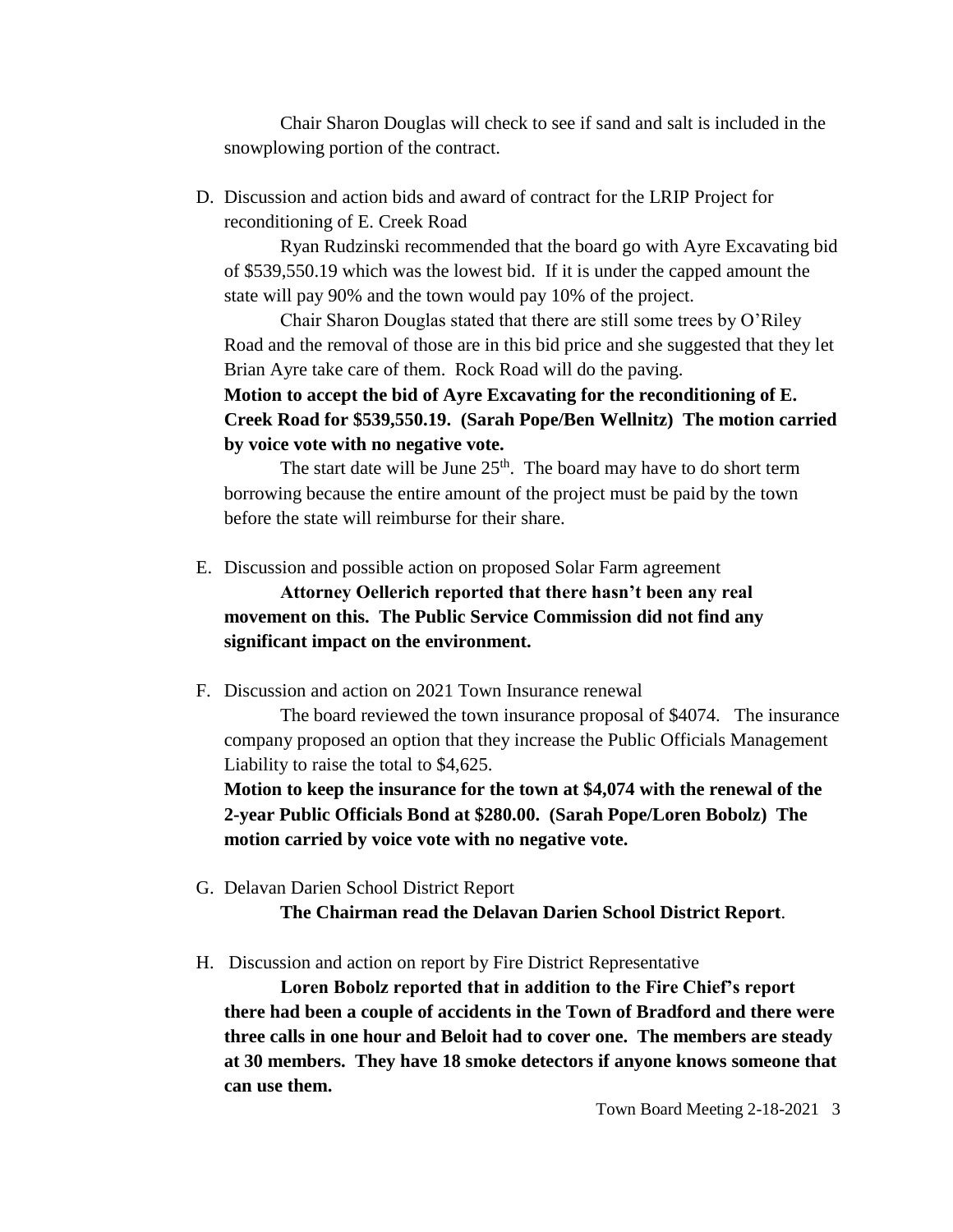## I. Discussion and action on Zoning Officer Report

**MZIS issued a zoning permit to Bob and Jill Bier for an Ag building at 2136 S. Trescher Road, a permit for a generator to Allen Ehret at 2727 S. Kemp Road, an occupancy permit to Emerald Heights, Vicky and Andy Duoss at 1910 S. State Road 140 and an occupancy permit for Willis Abegglen at 10800 E. Creek Road.**

- J. Discussion and action on Supervisors' evaluation of their sections of roads
- K. Discussion and action on roadwork, including but not limited to tree trimming, culvert repair and replacement, crack filling, ditching, shouldering, maintenance including replacement of signs and posts, paver repair, pot hole filling and Emerald Grove Bridge Project, Creek Road TRIP project

Chair Sharon Douglas reported that the sign and post are not up yet for Reid Road at Creek Road due to the snow & cold weather. She reminded the board members that if they see anything blocking a warning sign that we need to make sure that those signs can be visually seen. She added that she has information on borrowing money if necessary for the LRIP Project. One option would be from the Commissioner of Public Lands and another would be to check on loans from banks.

Chair Sharon Douglas stated that she would work with Dan Huisheere on the Bridge Reports to see what needs to be done this spring such as replacing markers and clearing vegetation.

L. Discussion and action on Town Hall Repair Committee Report **Chair Sharon Douglas reported that Tracy Lantz will do the electrical** 

**hook up for the air purifier for \$100.00.**

- M. Discussion and action on approval of Driveway Permit Applications **No applications were received.**
- N. Discussion and action on Utility Permit Applications **Motion to approve the utility permit for Frontier for the work on E. Creek Road. (Loren Bobolz/Dan Huisheere) The motion carried by voice vote with no negative vote.**
- O. Discussion and action on reservations for WTA Virtual District Meetings **Reservations will be made for Sarah Pope, Marlina Jackson and David Moyer for the virtual district meeting.**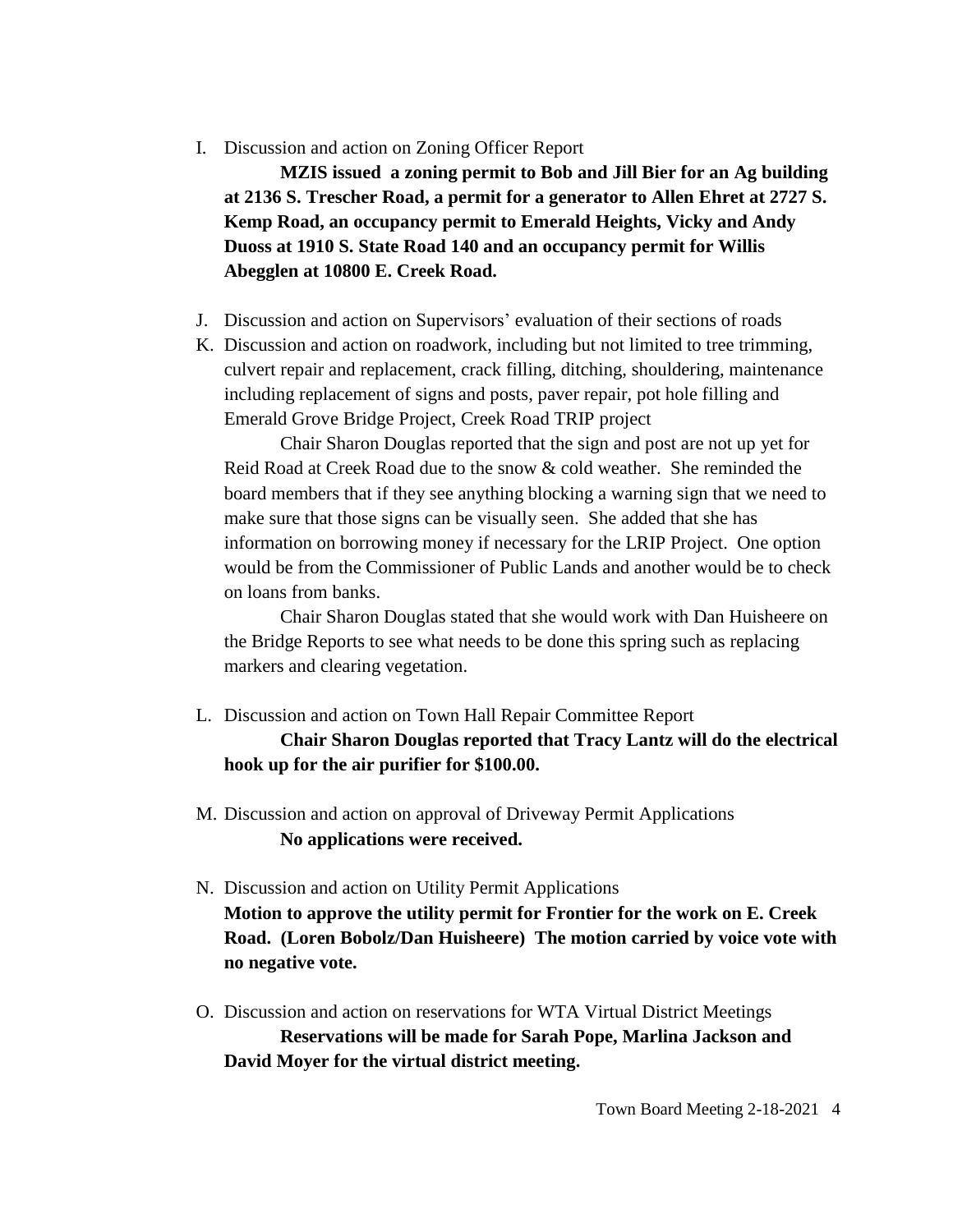- P. Discussion and action on approval of 2020 Annual Report **Motion to approve the 2020 Annual Report. (Dan Huisheere/Loren Bobolz) The motion carried by voice vote with no negative vote.**
- Q. Town Board Audit of the Treasurer's and Clerk's 2020 records **The board audited the Treasurer's and Clarke's records.**
- 6. Citizen Participation
- 7. Announcements and Reports
	- **A. The March town board meeting will be held on Tuesday, March 16th, 2021 at 6:30 p.m. at the Bradford Town Hall.**
	- **B. Rock County Sheriff's Report was presented.**
	- **C. Diggers Hotline is presenting a Wisconsin Utility Damage Prevention Meeting virtually on March 10th from 9am to 11am and Sharon Douglas has the information for board members to sign up if interested.**
	- **D. Chair Sharon Douglas reported on the webinar she had attended this morning from the Wisconsin public Policy Forum regarding the impact on**  Fire and EMS Service Sharing. She said that they stated that the "real **promise is not in saving money but in the potential to join forces to achieve levels of service quality and efficiency",**
- 8. Treasurer's Report

**Motion to approve the Treasurer's Report. (Sarah Pope/Loren Bobolz) The motion carried by voice vote with no negative vote.**

9. Bills for Approval

**Motion to approve the poll worker per diem at \$100.00 per day. (Sarah Pope/Dan Huisheere) The motion carried by voice vote with no negative vote. Motion to approve the bills for payment. (Ben Wellnitz/Sarah Pope) The motion carried by voice vote with no negative vote.**

9. Adjournment

**Motion to adjourn. (Ben Wellnitz/Loren Bobolz) The motion carried by voice vote with no negative vote. The meeting was adjourned at 9:03 p.m.**

**Respectfully submitted,**

**Sandra Clarke, Clerk**

Bills for Approval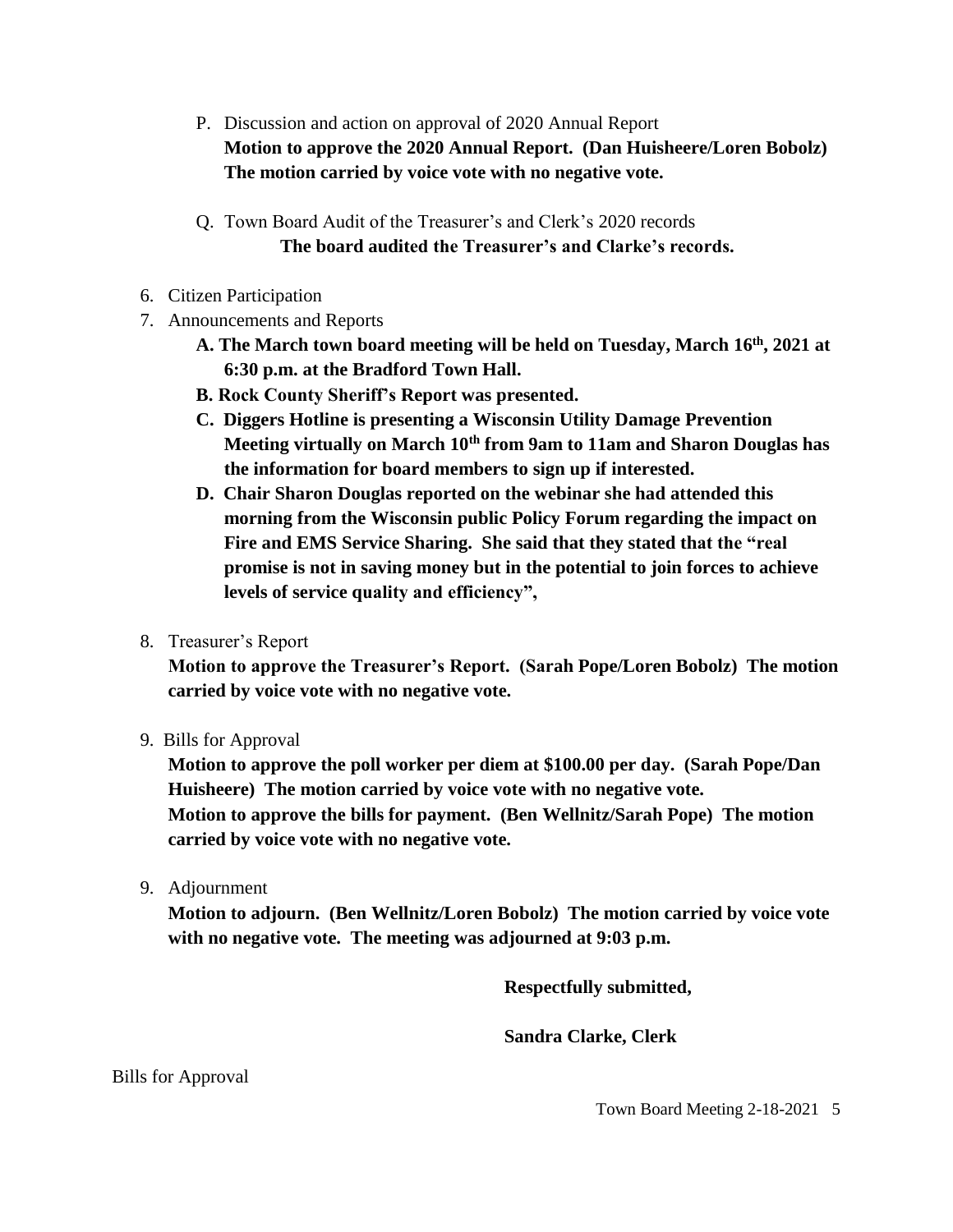| <b>Rock Energy Cooperative</b>           | \$30.67<br>Town Hall Light                                                                                                                                                                                                               |
|------------------------------------------|------------------------------------------------------------------------------------------------------------------------------------------------------------------------------------------------------------------------------------------|
| <b>Alliant Energy</b>                    | Hwy. $exp. - street$ lights<br>51.41                                                                                                                                                                                                     |
|                                          |                                                                                                                                                                                                                                          |
| <b>Rock Valley Publishing LLC</b>        | Publications-Election Exp. -46.05,<br>Town Bd. $exp. -69.26$<br>115.31                                                                                                                                                                   |
| Lentells Disposal                        | 500.00                                                                                                                                                                                                                                   |
|                                          | Recycling                                                                                                                                                                                                                                |
| <b>Clinton Community School District</b> | <b>Monthly Parking Permit Fees-</b><br>(February)<br>157.60                                                                                                                                                                              |
| Pat's Services, Inc.                     | Town Hall exp.-<br>$(12-26 \text{ to } 1-22-2021)$<br>90.00                                                                                                                                                                              |
| Nolan & Mouat LLP                        | Legal Fees- General                                                                                                                                                                                                                      |
| Premier Pest Elimination, LLC            | Town Hall exp. – pest control<br>210.00                                                                                                                                                                                                  |
| <b>Wisconsin Towns Association</b>       | Town Bd. exp. - District Meeting<br>Registrations Virtual -\$30.00 each<br>90.00                                                                                                                                                         |
| <b>Clinton Fire Protection District</b>  | 52,931.38<br>Fire Budget – first $\frac{1}{2}$ of budget                                                                                                                                                                                 |
| Lange Enterprises, Inc.                  | Hwy. exp.- Reid Road sign and<br>180.18<br>Other road signs                                                                                                                                                                              |
| <b>Ideal Midwest LLC</b>                 | 13,333.34<br>Hwy. $exp. - snow$ plowing                                                                                                                                                                                                  |
| Rock County Dept. of Public Works        | Hwy. exp. - Bridge Inspection<br>$=2,798.00$ , Creek Rd. RR Bridge<br>Construction=60,451.20, Creek Rd. RR<br>Bridge design= $(-14.73)$ , Emerald<br>Grove Rd. RR Bridge<br>Design=703.11, 4.56% Admin.<br>Support=2,915.55<br>66,853.13 |
| <b>Batterman</b>                         | Hwy. exp. – LRIP Project E. Creek<br>Rd. -Design & permitting $= 4,710.00$ ,                                                                                                                                                             |

Town Board Meeting 2-18-2021 6